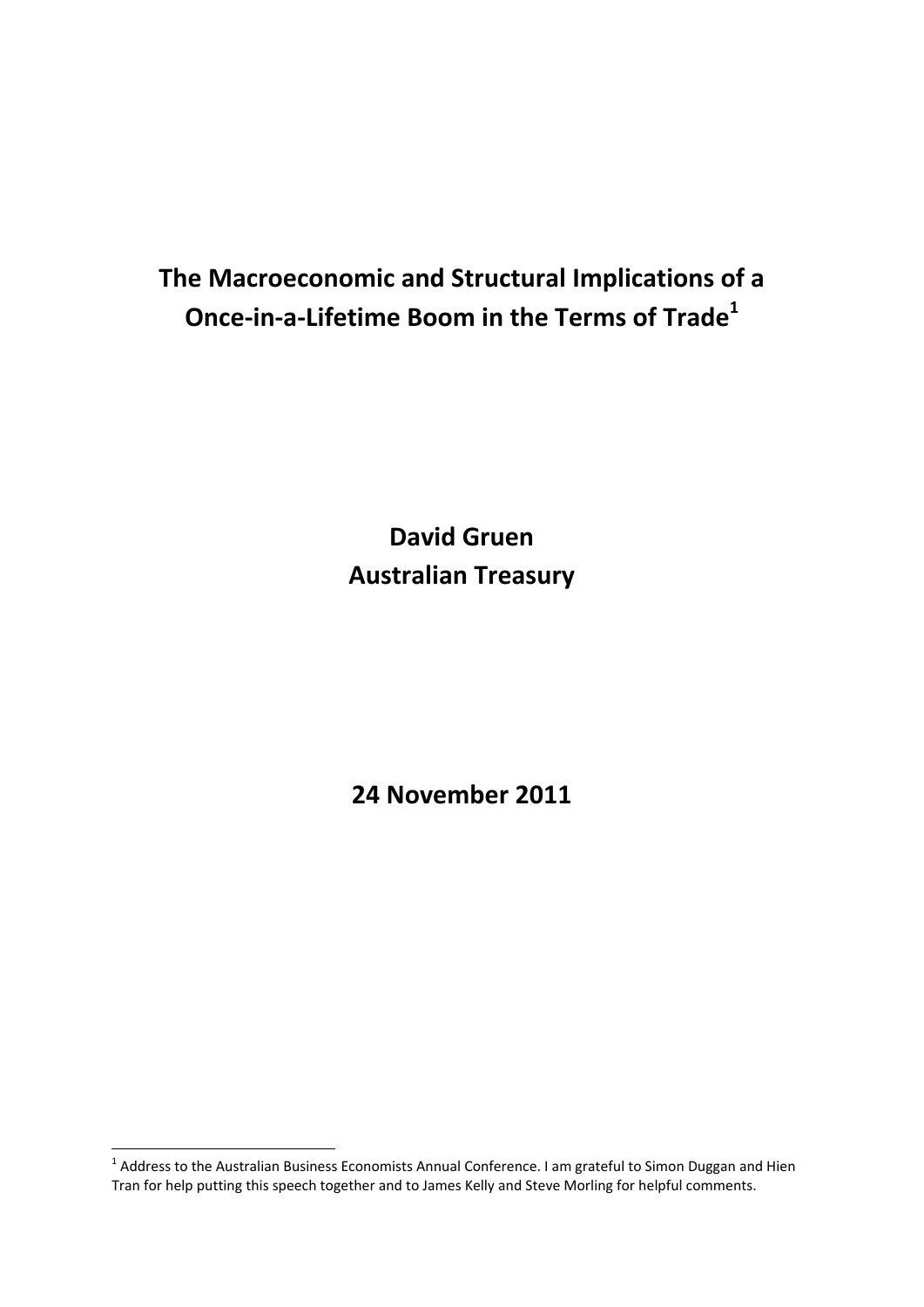# **The Macroeconomic and Structural Implications of a Once‐in‐a‐Lifetime Boom in the Terms of Trade**

## **David Gruen**

## **INTRODUCTION**

Thank you for the opportunity to speak to you today.

At the risk of sounding like a cracked record, let me say that we are living in interesting times. The increasingly worrying developments in the Euro‐area are one aspect of this, but so is the once‐in‐a‐lifetime boom in the terms of trade we are currently experiencing in Australia.

I want to do two main things in my speech today. The first is to provide an update on some analysis I did just over five years ago in early 2006, which compared the macroeconomic outcomes in the current terms of trade boom with those in the terms of trade boom of the 1970s.

The second thing I want to do is explain some work we have been doing in Treasury examining the implications of the terms of trade boom for output growth in the mining and non‐mining sectors of the economy, and for the distribution of unemployment across the country.

## **A TALE OF TWO TERMS OF TRADE BOOMS**

In early 2006, I gave a speech entitled *A Tale of Two Terms of Trade Booms* in which I contrasted the current terms of trade boom with the terms of trade boom of the early 1970s.

At the time I, along with many other people, expected that the rise in the terms of trade we were experiencing was going to be of a roughly similar size to the terms of trade boom of the 1970s.

That forecast turned out to be ... well, let's just say 'wide of the mark' (Chart 1).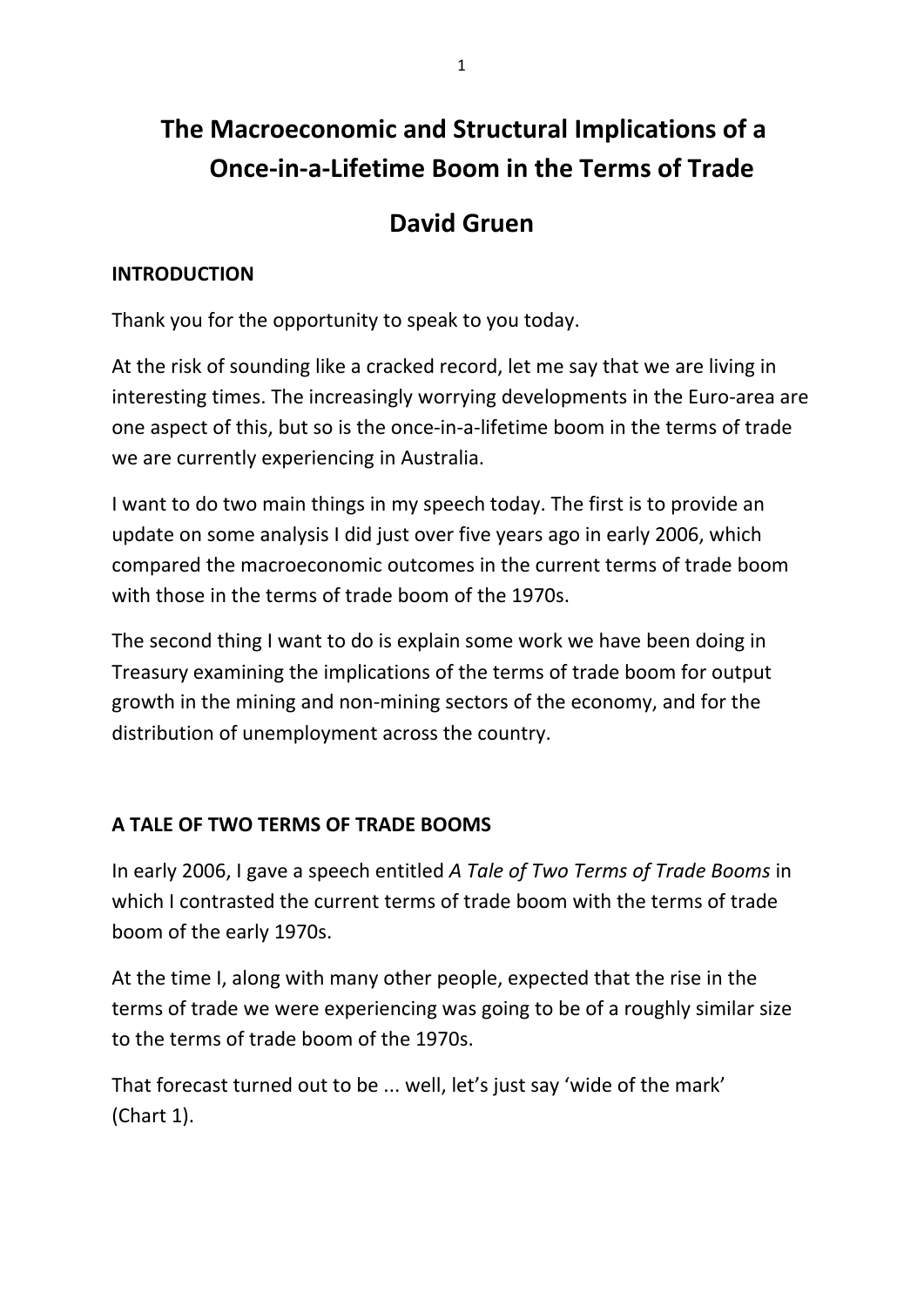



Source: ABS Cat. No. 5206.0 and Treasury.

The terms of trade are now almost 50 per cent higher than they were when I gave that speech. They reached their highest level in at least 140 years in the June quarter 2011, surpassing the 1950‐51 peak associated with the huge spike in wool prices during the Korean War. $2$ 

Prices of our bulk commodity exports rose further in the September quarter 2011 (in both foreign currency and Australian dollar terms) and have since eased. Therefore, while we don't yet know whether the September quarter is the global peak, it is at least a local peak. Most forecasters, including us, see the terms of trade easing from here as growth in global supply starts to catch up to, and then outpace, growth in global demand.

Given how big this terms of trade boom is turning out to be, and how disruptive for other parts of the traded sector of the economy, it is of interest to revisit the earlier comparison of the response of the macroeconomy to the current terms of trade boom and to the boom in the 1970s.

As is widely understood, the current terms of trade boom is largely a consequence of big rises in the prices Australia receives for many of its mineral commodity exports. What is less frequently commented upon, but is also a

 $2$  Of course, this compares the level in a single quarter with the average level over a financial year, before quarterly data were available. For the June quarter 2011, Chart 1 shows the 2011‐12 Budget forecasts rather than the outcome; it is the outcome that exceeds the 1950‐51 peak.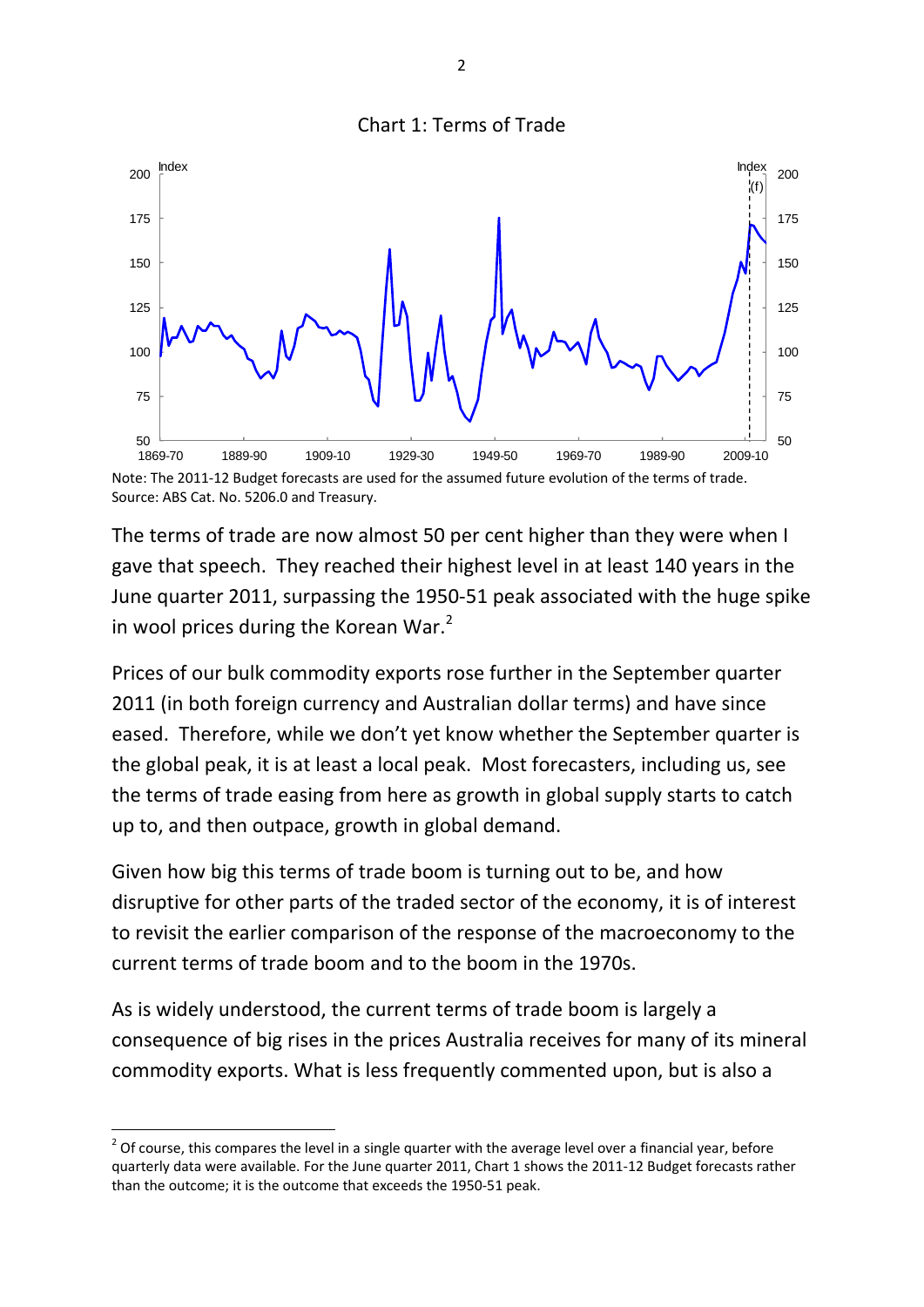feature of the boom, is the significant rise in the price of a range of rural commodities.

Since the beginning of 2003, when the terms of trade started to rise strongly, the RBA's non‐rural commodity price index in SDRs has risen by about 315 per cent, while the rural index has risen by nearly 65 per cent.

Both these developments owe a lot to rising demand from China and, to an increasing extent, India and Indonesia, as they continue their process of development, urbanisation, and strong growth of their middle classes, with rising disposable incomes to match.

The terms of trade boom of the 1970s was also driven by rising commodity prices – but in that case, the commodities were predominantly rural. $3$ 

As I did in my 2006 speech, I will compare the 1970s boom with the current one across a range of dimensions. As before, the analysis of the 1970s boom begins in the June quarter 1970, and the current one in the June quarter 2002. Using these starting points allows the analysis to begin a year or so before the relevant commodity prices start to gather strength. And by using the latest published forecasts, from the 2011‐12 Budget, we can extend the current episode out to the June quarter 2013, enabling the period of analysis to run for 11 years for both booms.

For simplicity, the initial quarters, the June quarter 1970 and the June quarter 2002, are labelled 'quarter 0', with subsequent quarters labelled 1, 2, 3 etc. $4$ 

Chart 2 is then the first chart comparing outcomes in the two booms. It shows the evolution of the terms of trade, which, for the first few years, was broadly similar in the two booms. From about quarter 15 onwards, however, the terms of trade profiles diverge; with the 1970s boom subsiding, while the current one continued to build, at least until it was derailed temporarily by the global financial crisis.

  $3$  For example, over the year to September 1973, the Australian dollar price of wool rose by about 60 per cent, cereals and meat by about 40 per cent, and dried and canned fruits by 35 per cent (OECD 1974, p.11).

<sup>&</sup>lt;sup>4</sup> In the 2006 speech, these quarters were both numbered '-15' because 'quarter 0' was at the time the presumed peak of the terms of trade. Relabelling these quarters both 'quarter 0' seems simplest for present purposes; it has the benefit of retaining the alignment of the two booms chosen in the earlier talk.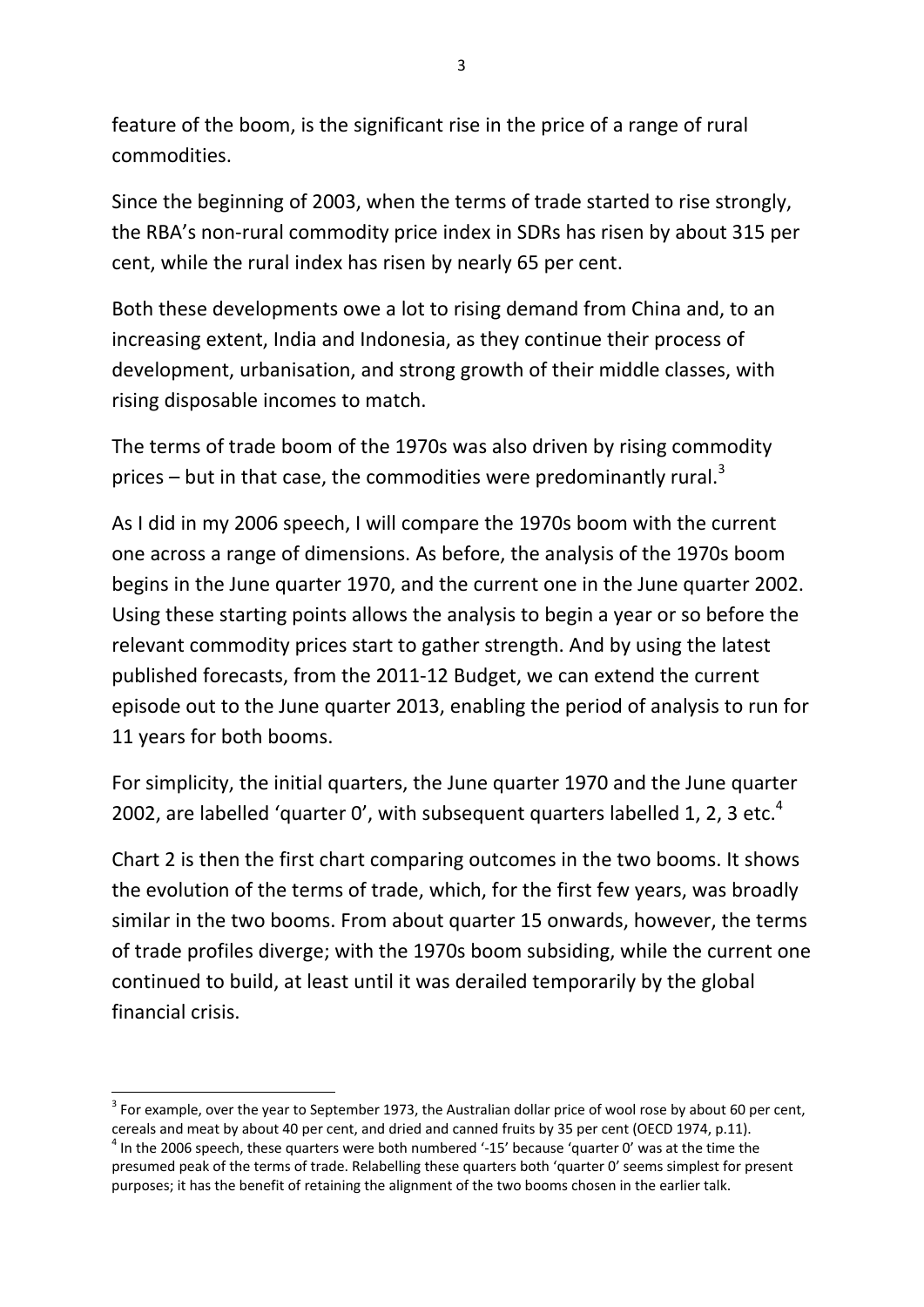

Source: ABS Cat. No. 5206.0 and Treasury. Quarter 0 is June 1970 for the '1970s', and June 2002 for 'Current'. The lines are both indexed to '100' in quarter 15. The 2011‐12 Budget forecasts are used for the assumed future evolution of the terms of trade.

Relative to the 1970s, the two striking things about the current boom are its size and duration. The terms of trade are currently almost 50 per cent above the peak reached in the 1970s, and the current boom has already lasted about four times as long.<sup>5</sup>

The size and duration of the current boom has two obvious implications. Firstly, it implies that the relevant sector  $-$  in this case mining  $-$  has time to put in place huge quantities of capital investment to respond to the boom in prices. And secondly, the duration of the current boom, and the sustained high level of the exchange rate, has implications for the viability of the business models of some firms in other parts of the traded sector, which we will come to shortly.

Chart 3 shows the nominal trade weighted exchange rate (TWI) over the same time periods as for the terms of trade.

Chart 2: Terms of Trade

 $<sup>5</sup>$  In the 1970s, it took nine quarters from trough to peak in the terms of trade while, in the current episode, it</sup> has already been 32 quarters since the terms of trade started to rise strongly in the September quarter 2003.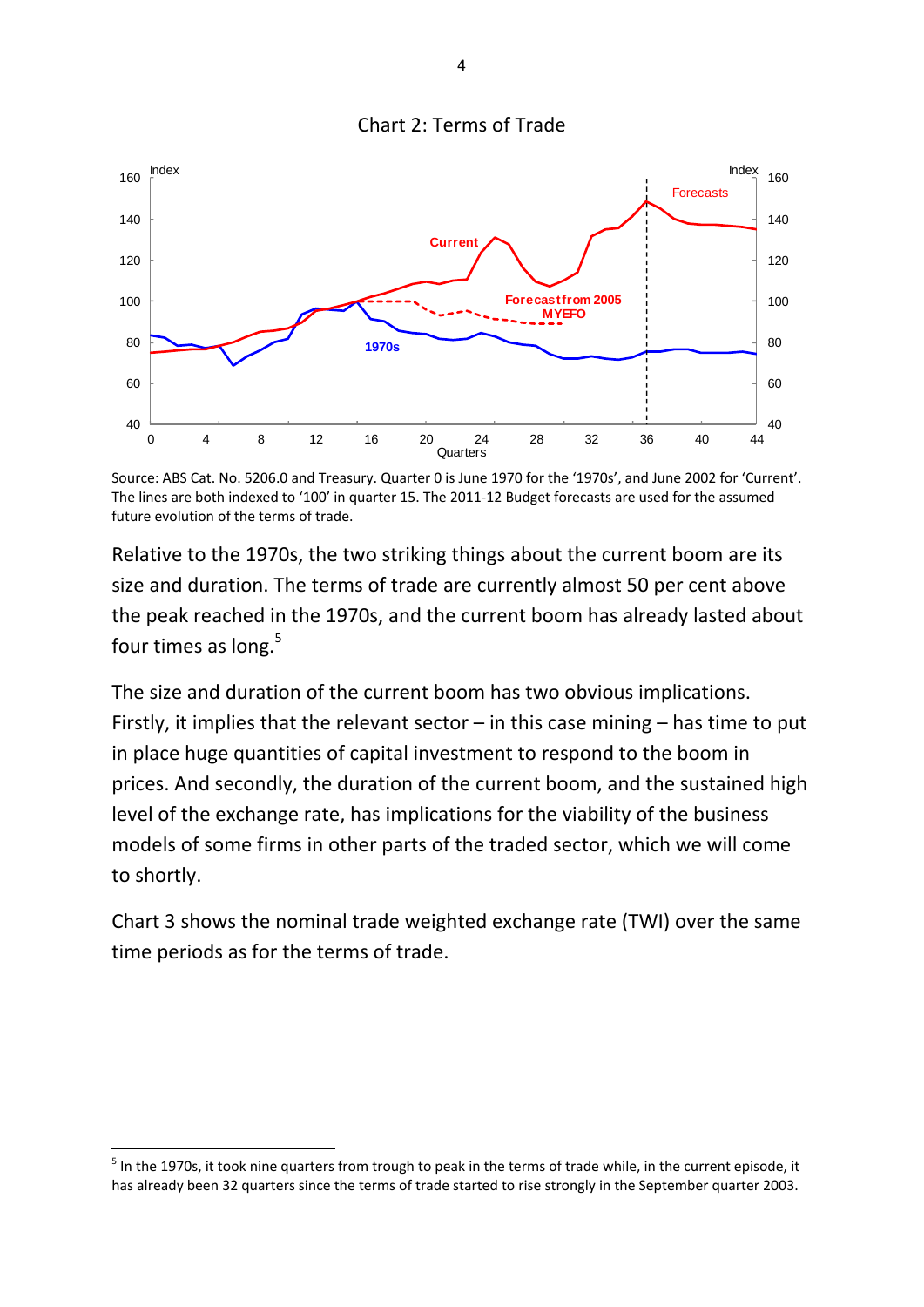

Chart 3: Nominal value of the \$A (TWI)

Source: RBA and Treasury. The lines are both indexed to '100' in quarter 15.

In the 1970s, the terms of trade had already risen quite a lot before there was any rise in the nominal exchange rate. And, of course, the lack of movement of the exchange rate had everything to do with the exchange rate regime in place at the time.

With a fixed exchange rate regime, the government had to take an explicit decision to appreciate the exchange rate – thereby harming the profitability of some easily indentified, and vocal, industries. The difficulty of taking this explicit decision is well illustrated by the experience of the early 1970s, when there was virtually no appreciation in the trade‐weighted exchange rate until December 1972, quarter '10' in our nomenclature.<sup>6</sup>

By that time, the newly elected Federal Labor government had accepted the strong economic case for appreciating the exchange rate but, aware of its unpopularity, timed its announcement for the Saturday two days before Christmas, confident that most people had other things on their minds at that time.<sup>7</sup>

<sup>6</sup> There was intense public discussion of foreign exchange policy in Australia in late 1971. Export and import‐ competing industries – rural, mining and manufacturing – urged devaluation against the US dollar while a group of academic economists urged substantial appreciation. The Federal government decided on an appreciation of the Australian dollar against the US dollar, but it was so small that the currency fell slightly in trade-weighted terms (OECD 1972, pp.52-55)!<br><sup>7</sup> The appreciation on 23 December 1972, by 7.05 per cent, was decided by three senior ministers rather than

the whole Cabinet – another sign of how difficult it was for governments to make such decisions (Maximilian Walsh, *Australian Financial Review*, 27 December, 1972, p.1). There were subsequent appreciations in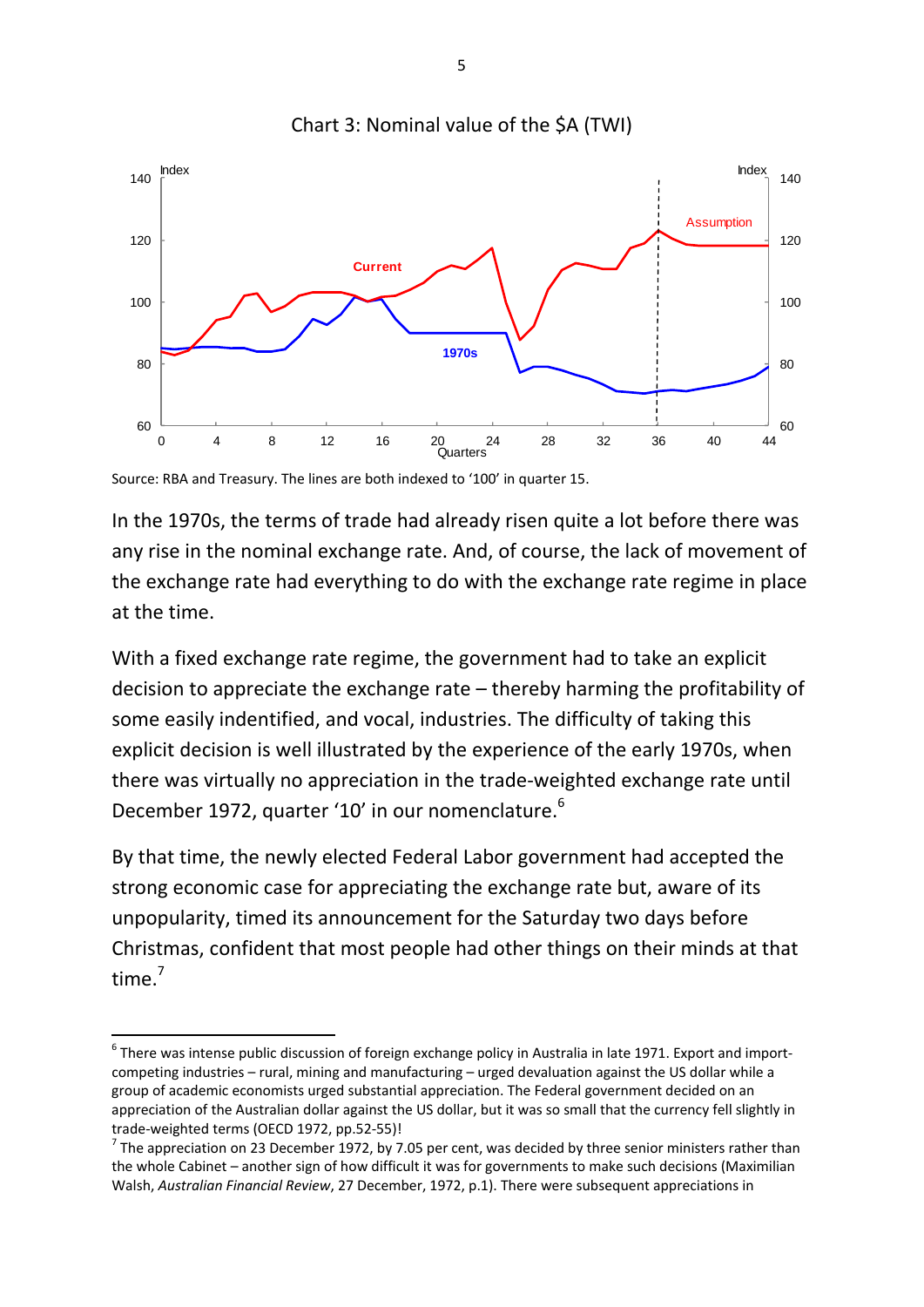Unfortunately, the economic impetus provided by the strongly rising terms of trade, without any offset from the exchange rate, was very destabilising for the macroeconomy, as we will see.

In the current episode, by contrast, the exchange rate was rising strongly before there had been much of a rise in the terms of trade, presumably because markets were anticipating that the gathering strength of the world economy as it recovered from the early 2000s recession would sooner or later generate significant rises in the terms of trade of raw‐material exporting countries like Australia. As events turned out, that expectation turned out to be broadly correct – even though the importance of sustained Chinese growth for the Australian terms of trade was not appreciated until later.

Since the June quarter 2002 (quarter 0 for the current boom), Australia's nominal trade‐weighted exchange rate has appreciated by about 45 per cent, and has been above its post‐float average for 30 of the past 38 quarters. As everyone is aware, what we are dealing with now is not a short‐lived appreciation, but a sustained shift. And, of course, this difference has important implications for the response of the trade‐exposed sectors.

After almost 30 years of a floating exchange rate, Australian businesses are well equipped to deal with short-term exchange rate volatility. However, the extended period of the high exchange rate has seen a growing number of businesses in the trade‐exposed manufacturing and services sectors re‐ evaluating their business models, and in some cases exiting the industry.

The next variable I want to focus on in our comparison of the two terms of trade booms is real growth in the non‐farm economy, shown in Chart 4.

Focusing on the non‐farm economy allows us to abstract from the effect of drought, which can have a significant influence on aggregate GDP and mask the underlying forces acting on the rest of the economy (particularly in the

<u> 1989 - Johann Barn, amerikansk politiker (d. 1989)</u>

February and September 1973, as well as a 25 per cent across-the-board tariff cut in July 1973, which were all designed to reduce the strong stimulus to the domestic economy being provided by the external sector (Barry Hughes 1980, pp. 62‐64).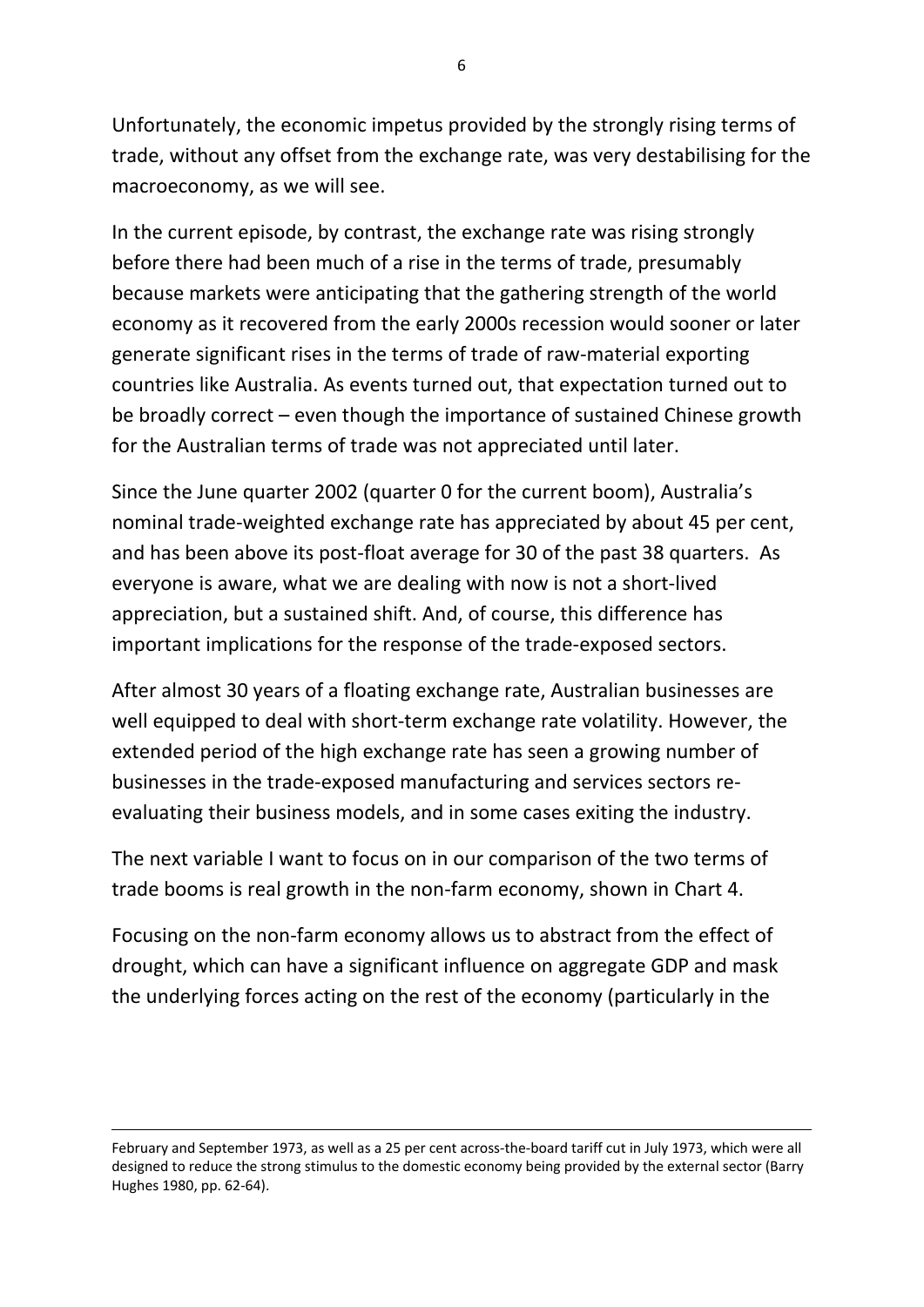1970s when the agricultural sector accounted for a much larger share of the economy than it does today).<sup>8</sup>





In the 1970s, the strongly rising terms of trade, combined with the absence of any restraint imposed by the exchange rate until December 1972, generated a sizeable economic boom.

Non‐farm GDP grew by an astonishing 8.8 per cent over the year to the March quarter 1973, at a time when the economy was already operating at close to full capacity. Non-farm GDP growth then turned briefly negative on two occasions following the 1970s terms of trade peak – in 1975 and again in 1977.

As Chart 4 shows, economic growth has been much less volatile this time around, with a standard deviation of non‐farm GDP growth in the current episode only a little more than half that during the 1970s one.

The lower volatility of economic growth this time around is all the more impressive given the much bigger, and more sustained, current terms of trade shock, as well as the unwelcome arrival of the global financial crisis in the middle of it.

Source: ABS Cat. No. 5206.0 and Treasury.

<sup>&</sup>lt;sup>8</sup> A focus on the non-farm economy remains informative even though the terms of trade boom in the 1970s was predominantly in agricultural commodities. Over the years we are examining, drought affected farm production in 1969‐70, 1970‐71, and in 2002‐06.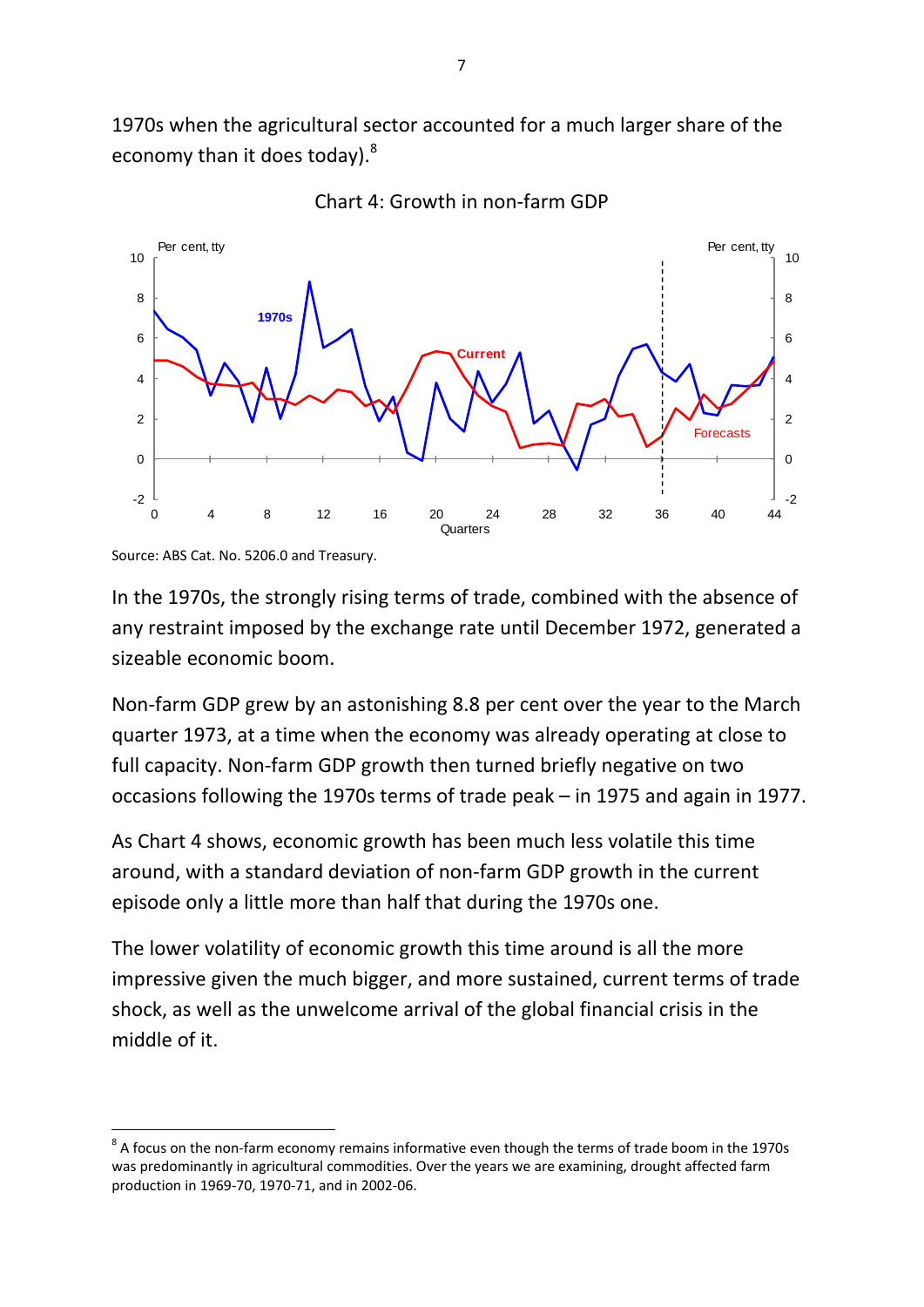The next two charts complement each other and show the strikingly different inflationary consequences of the two booms. Chart 5 shows growth in consumer prices and Chart 6 growth in male average earnings.



Chart 5: Consumer Prices

Source: ABS Cat. No. 6401.0 and Treasury.





Source: ABS Cat. No. 6302.0 and Treasury. Male average weekly earnings for all employees are used because they are the only easily available wage data going back before the 1970s terms of trade boom.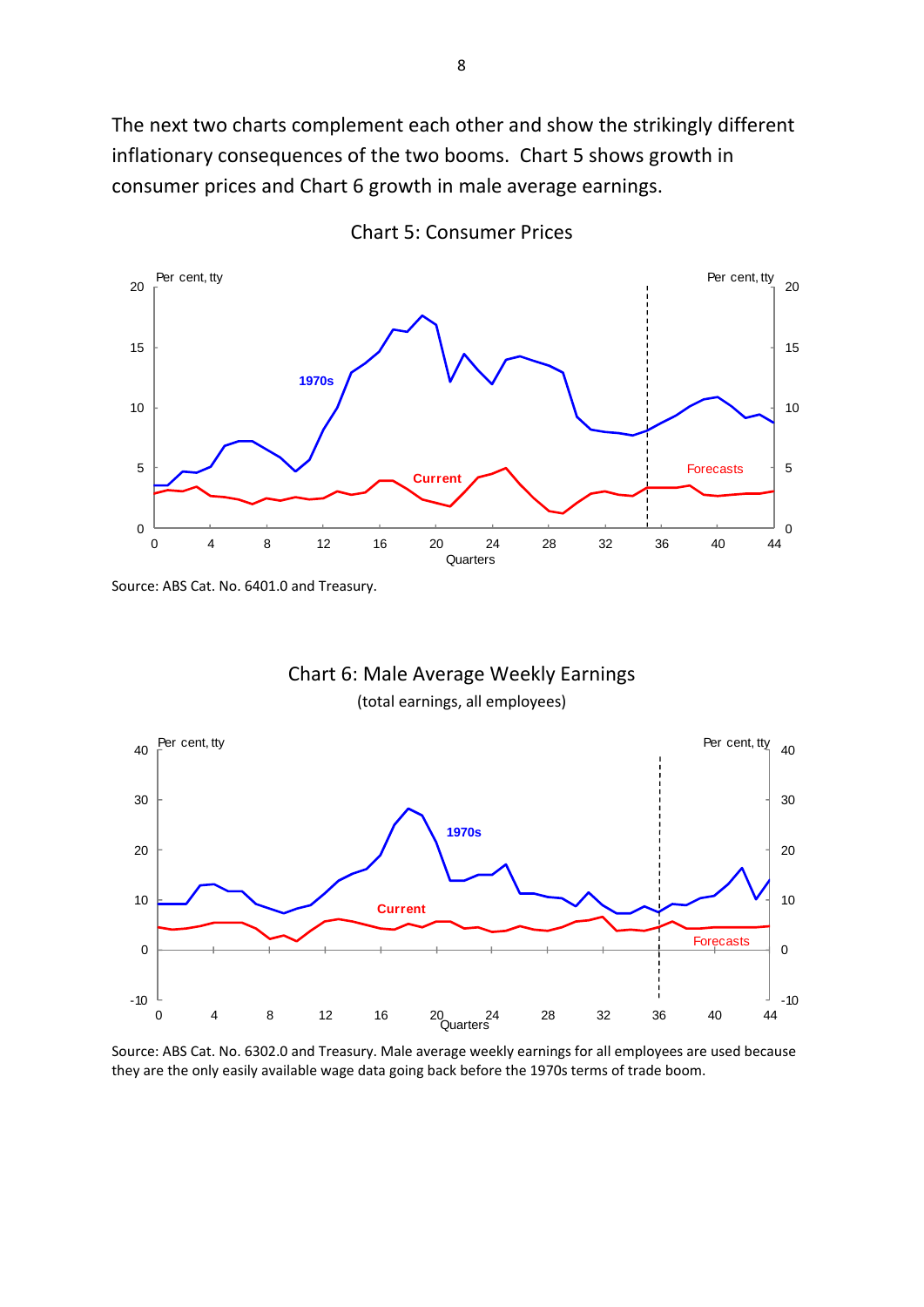Consumer price inflation was already quite high at the beginning of the 1970s before the terms of trade started to rise sharply. And the same is true of growth in average earnings. But while these outcomes were unfavourable, they were merely the prelude to much more unfavourable outcomes, as the two charts show.

In the aftermath of the terms‐of‐trade induced economic boom, wages growth accelerated extremely sharply in 1974, fuelling a continuation of double‐digit CPI inflation and generating a sharp rise in real wages, which cast a long shadow in the labour market as we will see shortly. Again, the contrast with inflation and wage outcomes in the current episode is a stark one.

As has been widely recognised, the centralised wage fixing system operating in the 1970s played a role in transmitting demand pressures in some sectors of the economy to wage outcomes across the whole economy. By contrast, the significantly more decentralised wage‐setting arrangements currently in place have enabled wage outcomes to more closely match sectoral demand‐supply balances, with fewer implications for growth in aggregate wages.<sup>9</sup>

The next comparative chart, Chart 7, shows Australian government payments (the cash equivalent of government expenditure) as a share of GDP over the financial years spanning the periods shown in the previous charts. In the earlier boom, government payments rose very sharply in the mid 1970s. This huge fiscal expansion was clearly unhelpful from a macroeconomic perspective; occurring as it did just as double‐digit CPI inflation was becoming entrenched in the Australian economy.

 $9$  A further source of inflationary pressure in the early 1970s was the first OPEC oil price shock, which arrived in the March quarter 1974, resulting in a near quadrupling in the Australian dollar price of oil *in that quarter*.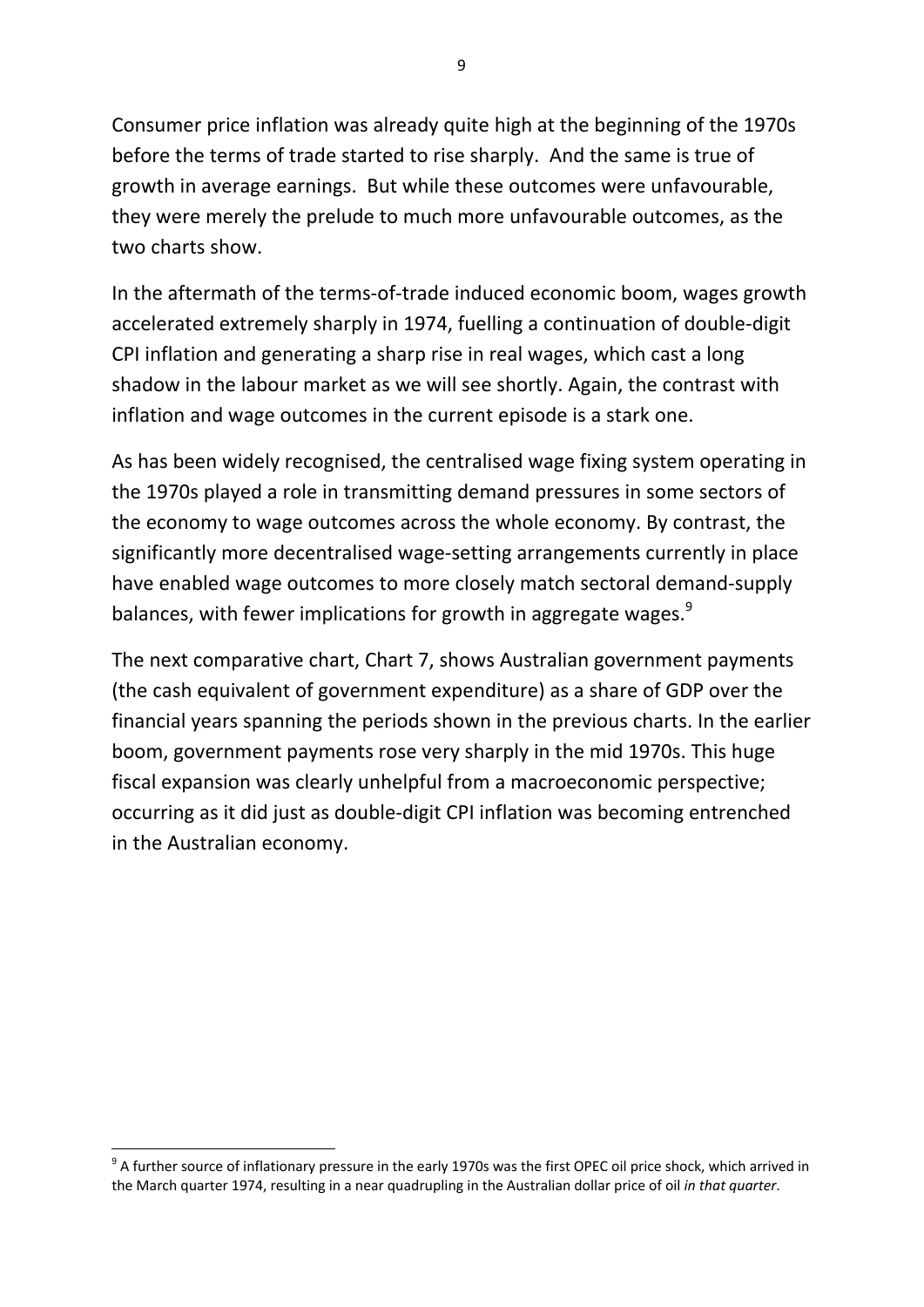

Chart 7: Australian government general government payments (deviations from year 1)

Note: Year 1 represents the financial year 1970‐71 for the '1970s' and 2002‐03 for 'Current'. Source: Final Budget Outcome 2010‐11 and 2011‐12 Budget.

Again, the contrast with the current boom is striking. On this occasion, Australian government payments fell gradually as a share of GDP as the terms of trade gathered strength, until the arrival of the global financial crisis. At that point, there was a sizeable, and well-timed, counter-cyclical fiscal response to the powerful contractionary forces associated with crisis. As the crisis subsided, Australian government payments again began to fall as a share of  $GDP<sup>10</sup>$ 

The final comparative chart, Chart 8, shows the unemployment rate for the two episodes. Unemployment was extremely low in the lead up to the 1970s terms of trade boom, as it had been for most of the previous two decades. With the sharp rise in real wages in 1974, however, unemployment also rose sharply. By late 1977, the unemployment rate had risen above 5½ per cent; a rate it would not fall back below until October 2004 (aside from a single month in 1981).

 $^{10}$  Some features of Australian government payments in the current episode are not revealed by this chart. Government payments grew at an average annual real rate of 3.7 per cent over the five years before the financial crisis, 2002‐03 to 2007‐08, but fell as a share of GDP over this time because nominal GDP was rising so strongly as a consequence of the rapidly rising terms of trade. In the crisis years, 2008‐09 and 2009‐10, government payments grew at an average annual real rate of 8.4 per cent, while over the subsequent three years, 2010‐11 to 2012‐13, they are forecast in the 2011‐12 Budget to grow at an average annual real rate of 0.4 per cent.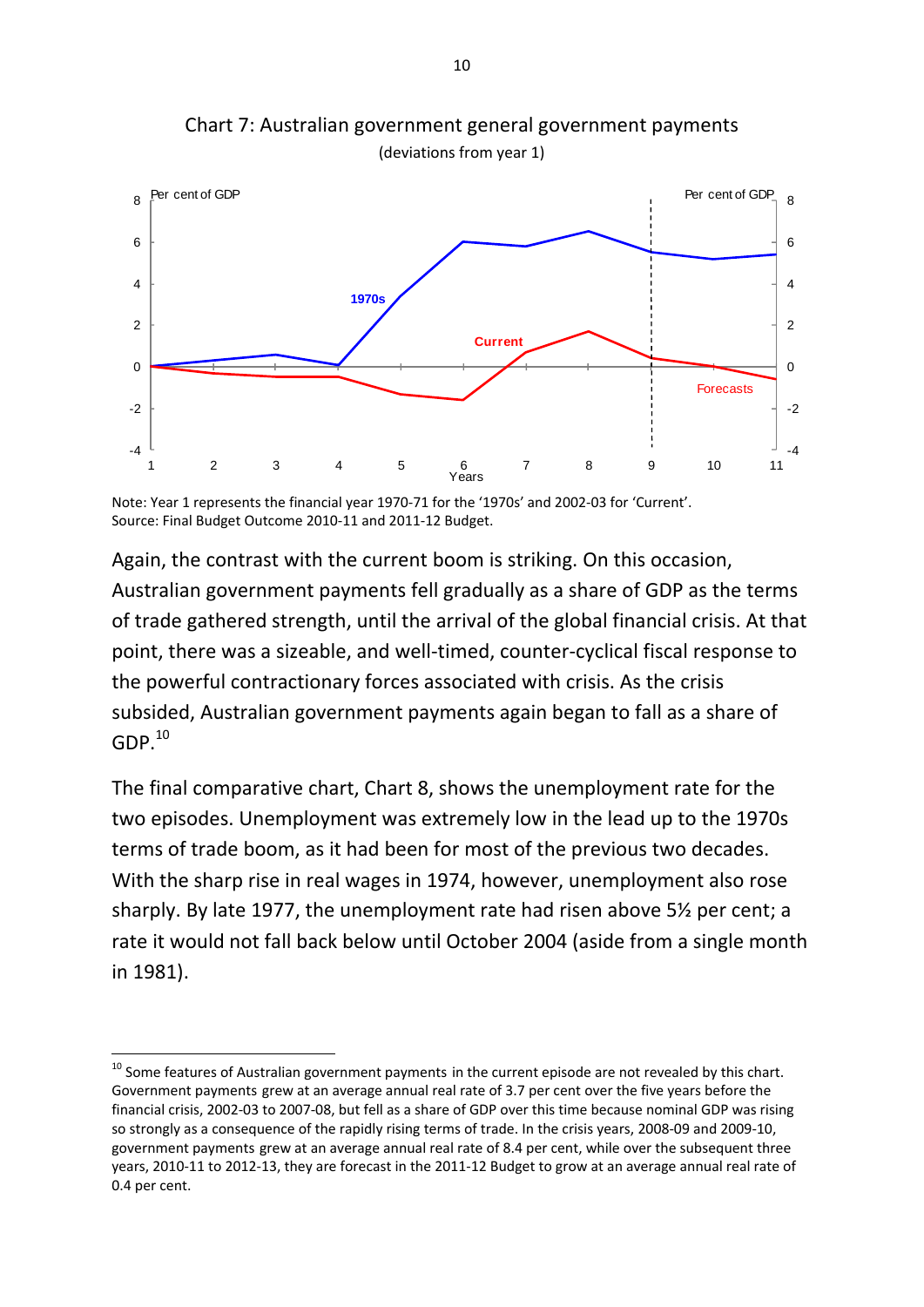

#### Chart 8: Unemployment Rate

Source: ABS Cat. No. 6204.0 and Treasury.

While the mis‐handling of the terms of trade boom of the early 1970s cannot be held responsible for the unemployment rate for the next thirty years, it probably can be held responsible, at least to some extent, for poor unemployment outcomes for most of the next decade. $^{11}$ 

## **DECOMPOSING OUTPUT GROWTH BETWEEN MINING AND NON‐MINING SECTORS**

As mentioned earlier, another important difference between the two booms is the supply response.

The shorter duration of the boom and the natural limitations associated with a rapid expansion of agricultural production meant only a limited supply response was possible to the large spike in prices in the 1970s. Agricultural output is volatile from year to year, but even in the most productive year of the decade, 1978‐79, agricultural output was less than 20 per cent above its pre‐boom (1970‐71) level.

This time around, the volume of Australia's coal production has increased by 25 per cent since 2003‐04 and iron ore production has doubled, contributing to a 30 per cent increase in the volume of Australia's non‐rural exports over the

 $11$  The level of real unit labour costs in the economy, having risen sharply in 1974, did not return to its preterms‐of‐trade boom levels until the second half of the 1980s.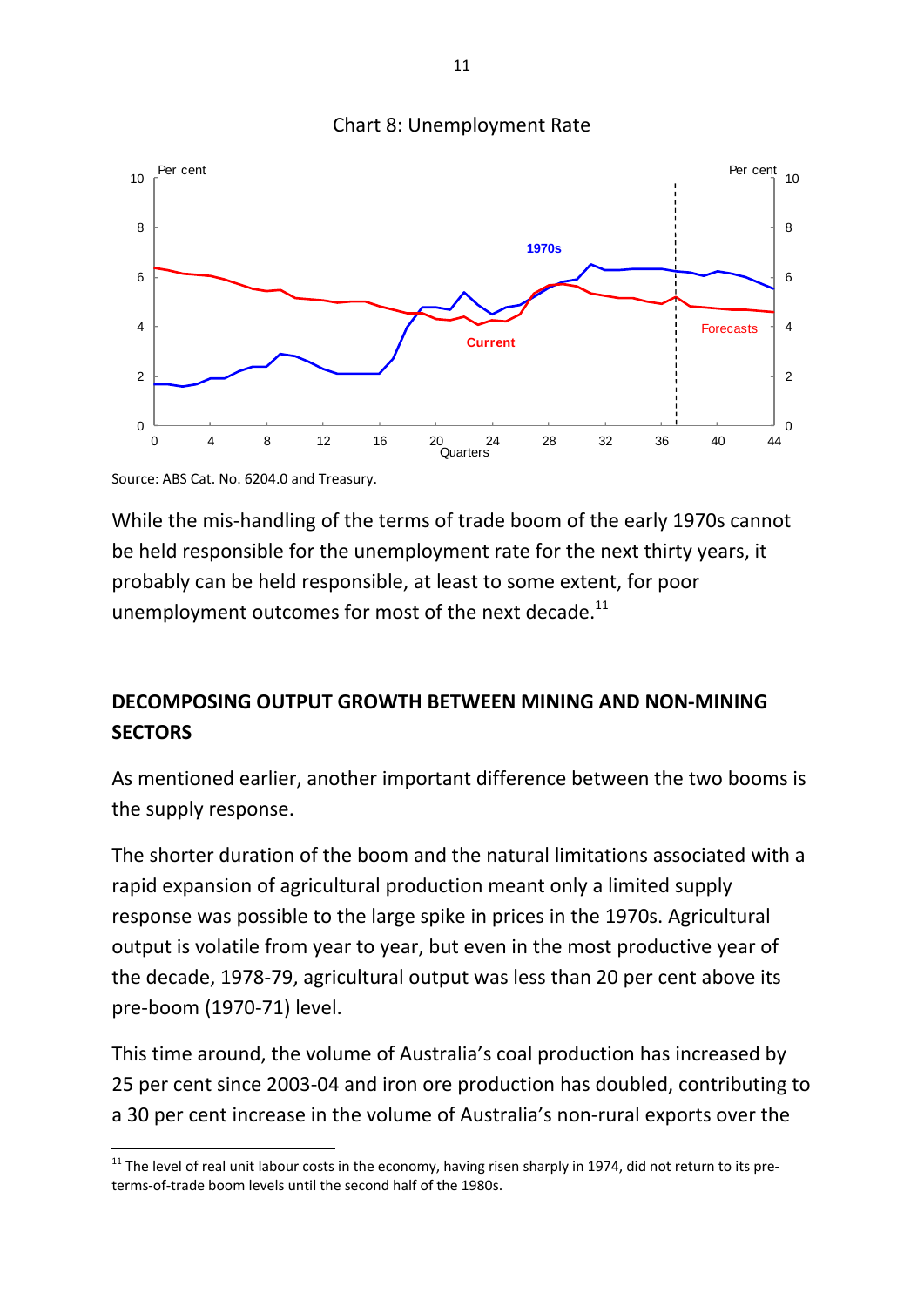period. Furthermore, given the current pipeline of resources investment (dominated by the LNG sector), a much larger expansion in Australia's production of resource commodities is in store in coming years.



Chart 9: Mining and Non‐Mining Investment

Source: ABS Cat. No. 5625.0 and Treasury. Estimates for 2011-12 are based on long-run average realisation ratios.

Mining investment in Australia rose 30 per cent in 2010‐11 with a further 70 per cent increase expected in 2011‐12 (Chart 9). This represents a doubling of investment over two years, with the current \$430 billion pipeline of resources investment suggesting further growth through to around the middle of the decade.

This investment, and the related increase in production, is drawing on a range of industries, from construction, to transport, to parts of the manufacturing sector, as well as to service providers such as lawyers and accountants. Thus, as well as producing output in its own right, the mining sector also uses inputs from a variety of other sectors to boost its production levels.

Treasury has recently done some work on the implied sectoral composition of the economic growth forecasts presented in the 2011‐12 Budget to isolate the implied growth rates for the mining, mining-related and non-mining parts of the economy.

This has allowed us to gauge both how significant are the flow‐on effects of increased mining production and investment to other parts of the economy, as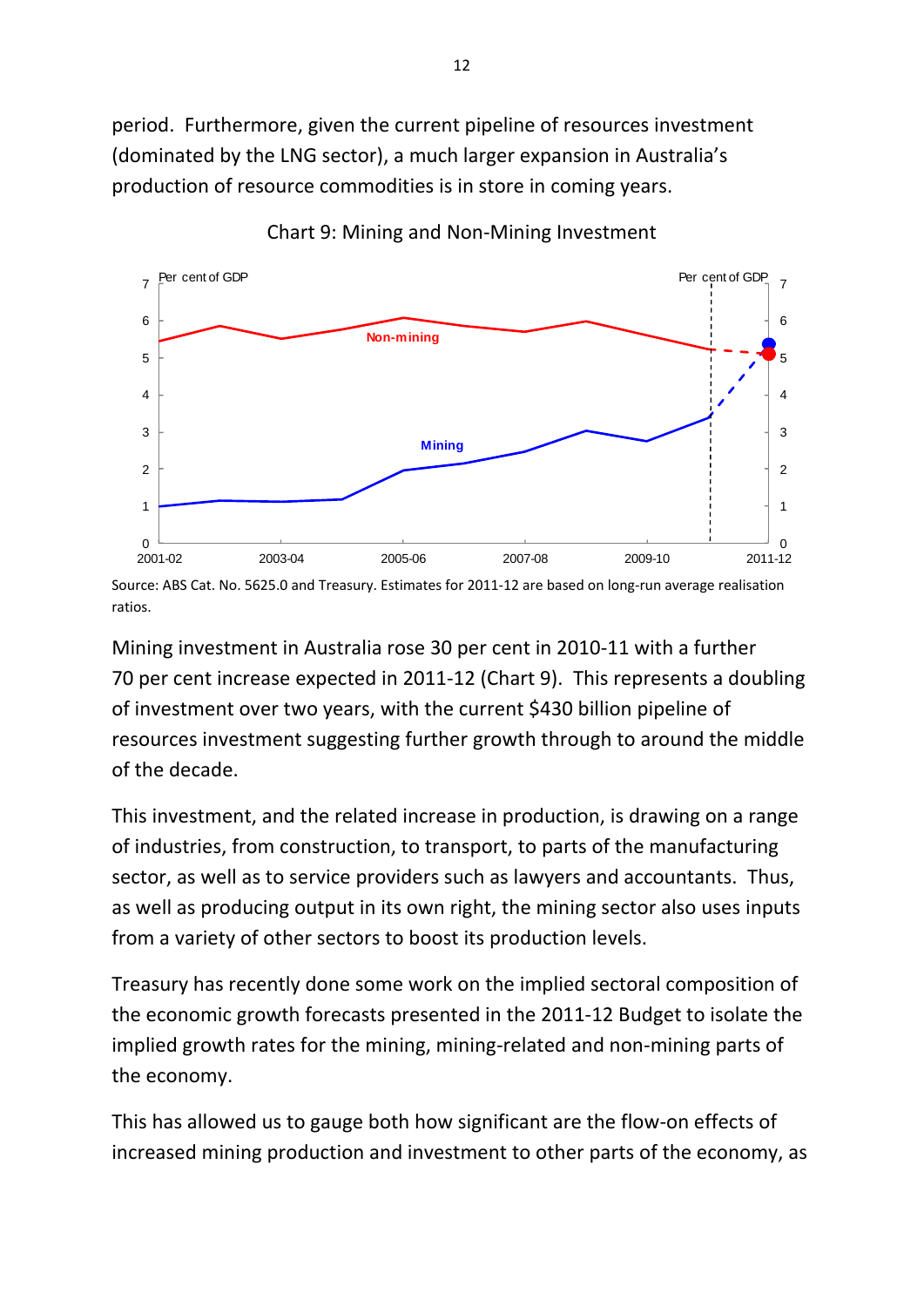well as how slow is growth in those parts of the economy that are not benefitting directly from the resources boom.

To do this analysis, we use the latest Input‐Output tables, for 2007‐08, to translate our expenditure-based estimates into production-based estimates.<sup>12</sup> We decompose the economy into four broad sectors:

• Agriculture;

- Mining, which for the purposes of this analysis includes those components of the metals manufacturing industry that are included in the ABS definition of non-rural commodity exports;
- Mining‐related, which includes those parts of the domestic manufacturing, construction and services industries that directly contribute to mining production and investment; and
- Non-mining, which is the part of the non-farm economy not directly benefitting from the resources boom.<sup>13</sup>

 $12$  The Input-Output tables are produced as part of the National Accounts and provide a detailed mapping between the supply and use of products in the Australian economy across 111 product and industry groups.<br><sup>13</sup> The analysis is conducted using basic prices. To make the industry shares add to real GDP, we have also to account for taxes and subsidies and the statistical discrepancy between the expenditure and production measures of GDP. The Input‐Output tables allow us to estimate how much final production is required from the domestic manufacturing, construction and services industries to produce one dollar of mining output. The results imply that production of one dollar of mining output requires approximately 65c of value‐added from the mining industry, 25c of value‐added from other domestic industries and 10c from imports. In 2006‐07, for example, mining production was \$130 billion and used around \$13 billion of production by the manufacturing sector, \$12 billion of production by the services sector, \$4 billion of production by the construction sector and \$4 billion of production by the transport sector. Further explanation of the approach is provided in an appendix, available on request.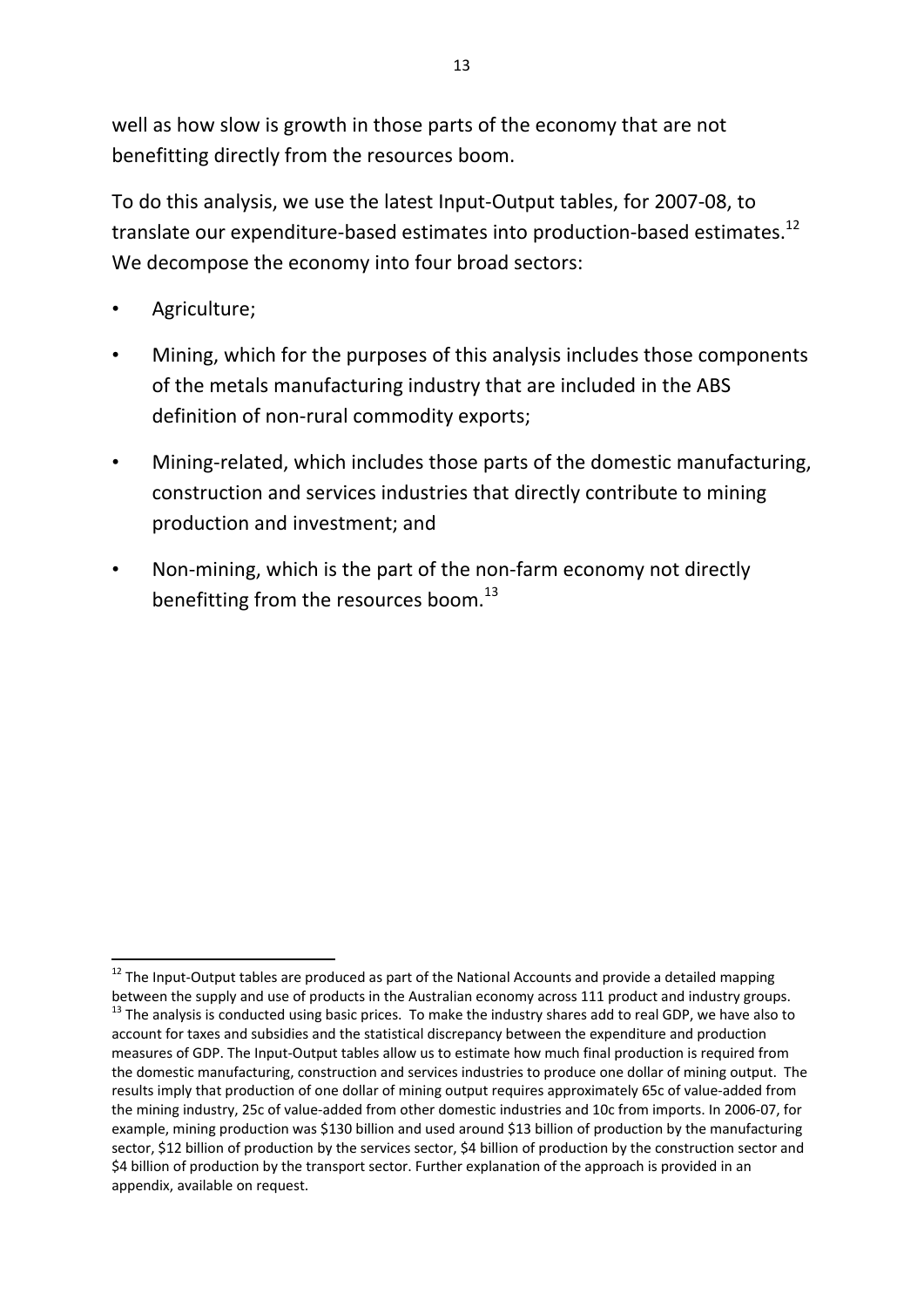

#### Chart 10: Sectoral shares

Source: ABS Cat. No. 5206.0 and Treasury.

The shares of the economy represented by these four broad sectors are shown in Chart 10. In the decade before the current terms of trade boom, the 'mining' sector, as defined here, accounted for 12.7 per cent of GDP. Counter intuitively, given the substantial increase in iron ore and coal production that I mentioned earlier, this share is expected to be broadly the same in 2011‐12.

The really strong growth has instead been in mining-related production – that is, those parts of the domestic manufacturing, construction and services industries that directly contribute to mining production and investment. This sector has increased from 4 per cent of GDP in the decade before the mining boom to an expected 9 per cent in 2011‐12.

Abstracting from agriculture, this leaves around 70 per cent of the economy (down from around 75 per cent in the decade to 2002‐03) that is not expected to benefit directly from the resources boom.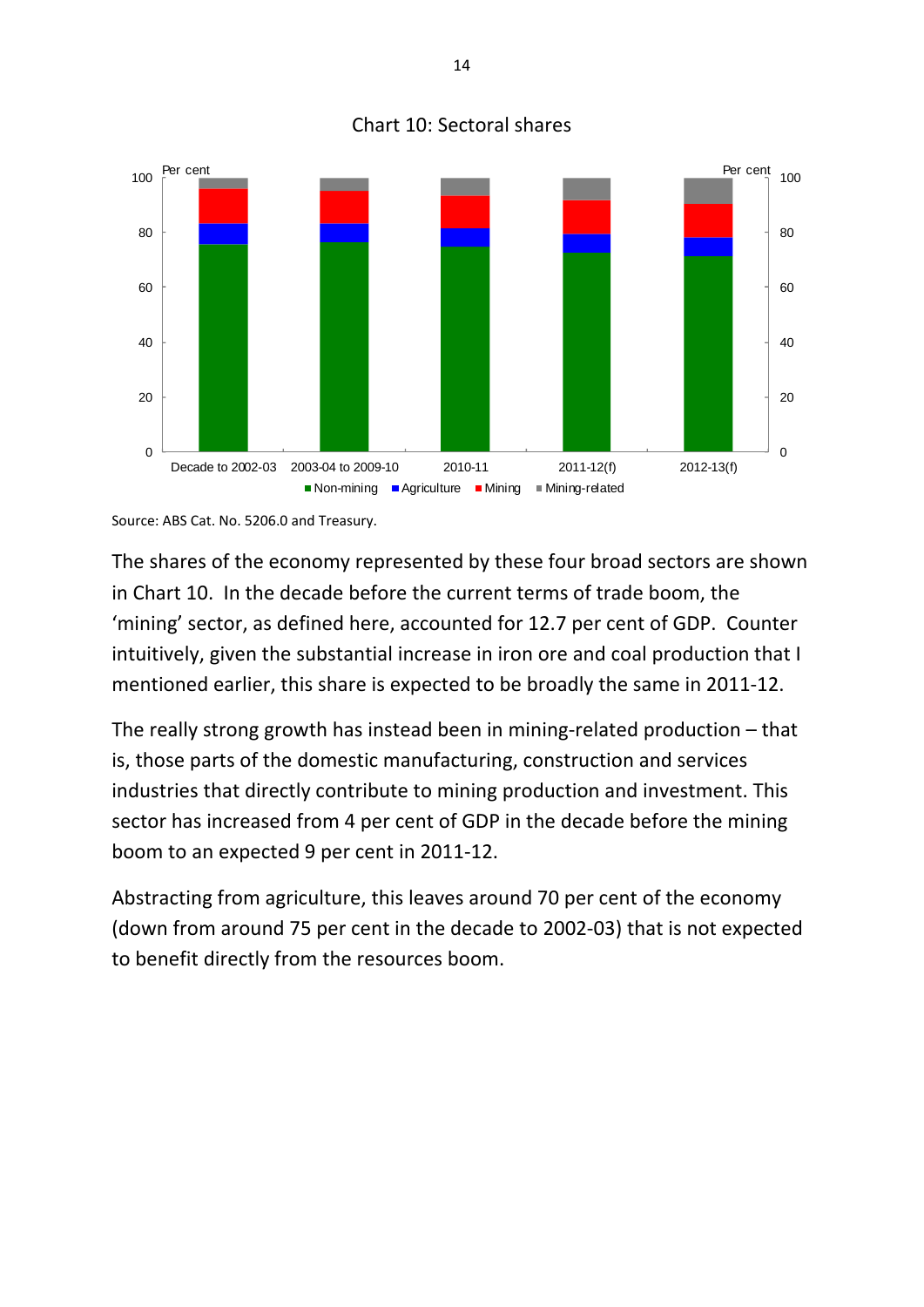

Chart 11: Sectoral contributions to GDP growth

Note: Black squares show aggregate GDP growth. Source: ABS Cat. No. 5206.0 and Treasury.

Chart 11 shows the estimated contributions to real GDP growth from these four sectors.

The Budget forecasts the Australian economy to grow by 4 per cent in 2011‐12 and 3¾ per cent in 2012‐13. The mining and mining‐related sectors, which together account for around 20 per cent of the economy currently, were expected to contribute more than two-thirds of this real GDP growth in 2011-12, while the 70 per cent of the economy not directly benefitting from the resources boom was expected to contribute less than a third.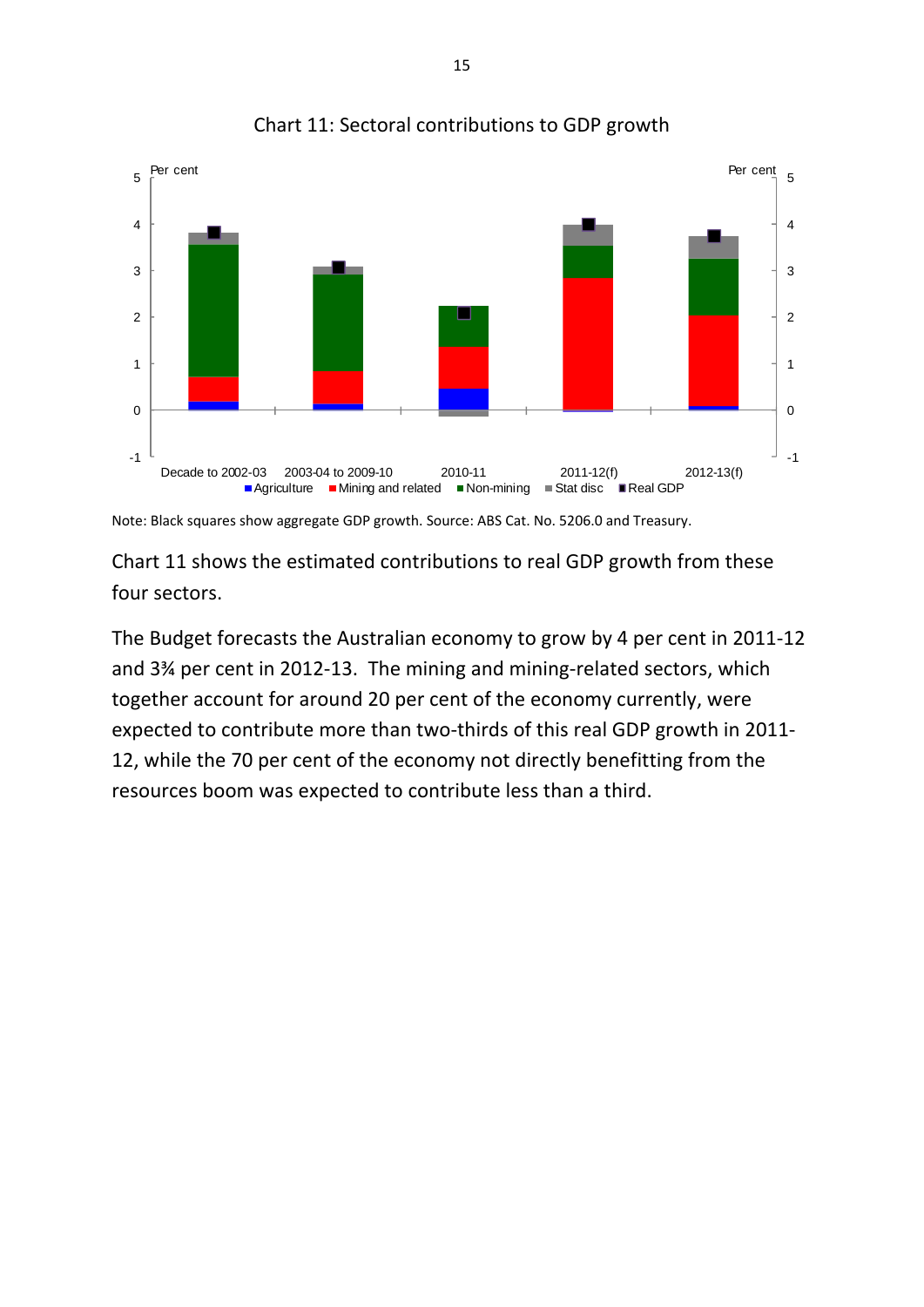

Looking alternatively at implied sectoral growth rates, the Budget forecasts imply average annual growth of nearly 5 per cent in mining output, as defined here, over the three years 2010-11 to 2012-13, but over 20 per cent in miningrelated output, driven by the forecast strength in mining‐related construction.

By contrast, the Budget forecasts imply average annual growth of around 1 per cent for those parts of the non‐farm economy not benefiting directly from the resources boom over the same three years. Therefore, while the 2011‐12 Budget forecasts imply quite good aggregate real GDP growth, around 70 per cent of the economy is expected to grow at around 1 per cent.

This is a direct consequence of the factors I described earlier, including the impact of the high exchange rate on the competitiveness of trade‐exposed industries, as well as the lingering effects of the financial crisis, including changing patterns of expenditure by consumers and the continuing difficulty some businesses have in accessing finance.

Of course, even this 1 per cent growth rate for the non-farm non-mining economy masks significant divergences, with some service sectors growing and generating significant increases in employment (for example, employment in health care and social assistance grew by 6.2 per cent in 2010‐11) while other sectors (for example retail and wholesale trade, and manufacturing) remain under considerable pressure.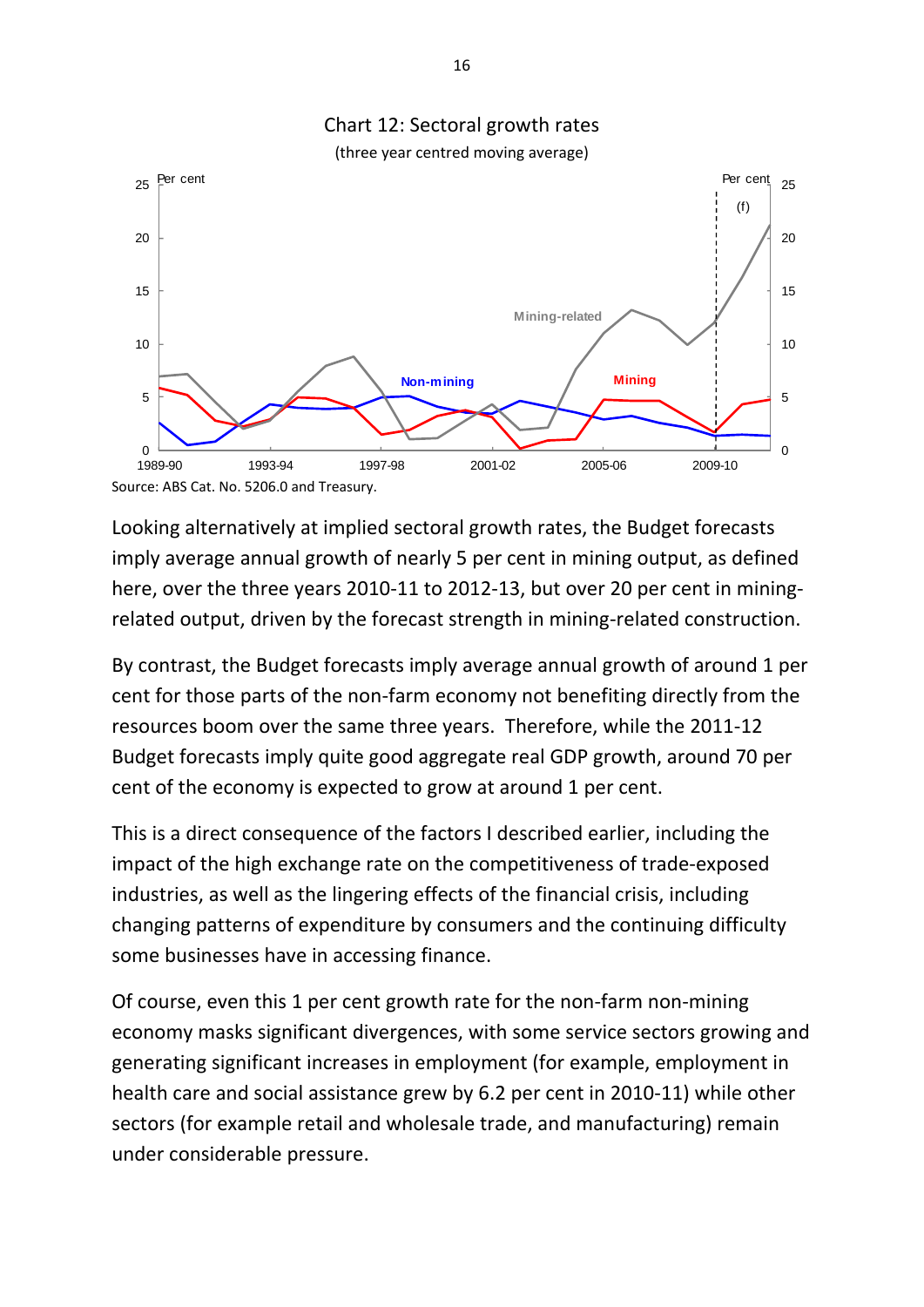To leave the analysis here, however, would be to tell only part of the story. There is a complementary way to look at the economy's response to these differential growth rates across the mining and non‐mining sectors, which is to look at the behaviour of the labour market and, in particular, the distribution of unemployment rates across the country.

Data on unemployment rates are available for about 1,400 statistical local areas (SLAs) which, together, span the whole of Australia. We can therefore examine how the distribution of unemployment across the country has changed over time. Chart 13 shows, for every quarter from Sep 1998 to Jun 2011, two summary measures of this distribution – the average unemployment rate, and its dispersion (the weighted standard deviation across all SLAs).



Chart 13: Distribution of unemployment across the country

Note: Each point on the scatter plot shows the weighted average and weighted standard deviation of unemployment across statistical local areas for a particular quarter from Sep-1998 to Jun-2011. The weighted average unemployment rates for all SLAs differ slightly from those estimated in ABS 6202.0. Source: DEEWR Small Area Labour Market database and Treasury.

As the mining boom has progressed, the average unemployment rate has fallen, and its dispersion across the country has also fallen. While it is possible to identify individual parts of the country that have experienced higher unemployment as a consequence of the differential rates of growth of the sectors of the economy (for example, the region around Cairns), the results in Chart 13 imply that these examples are the exception, rather than the rule.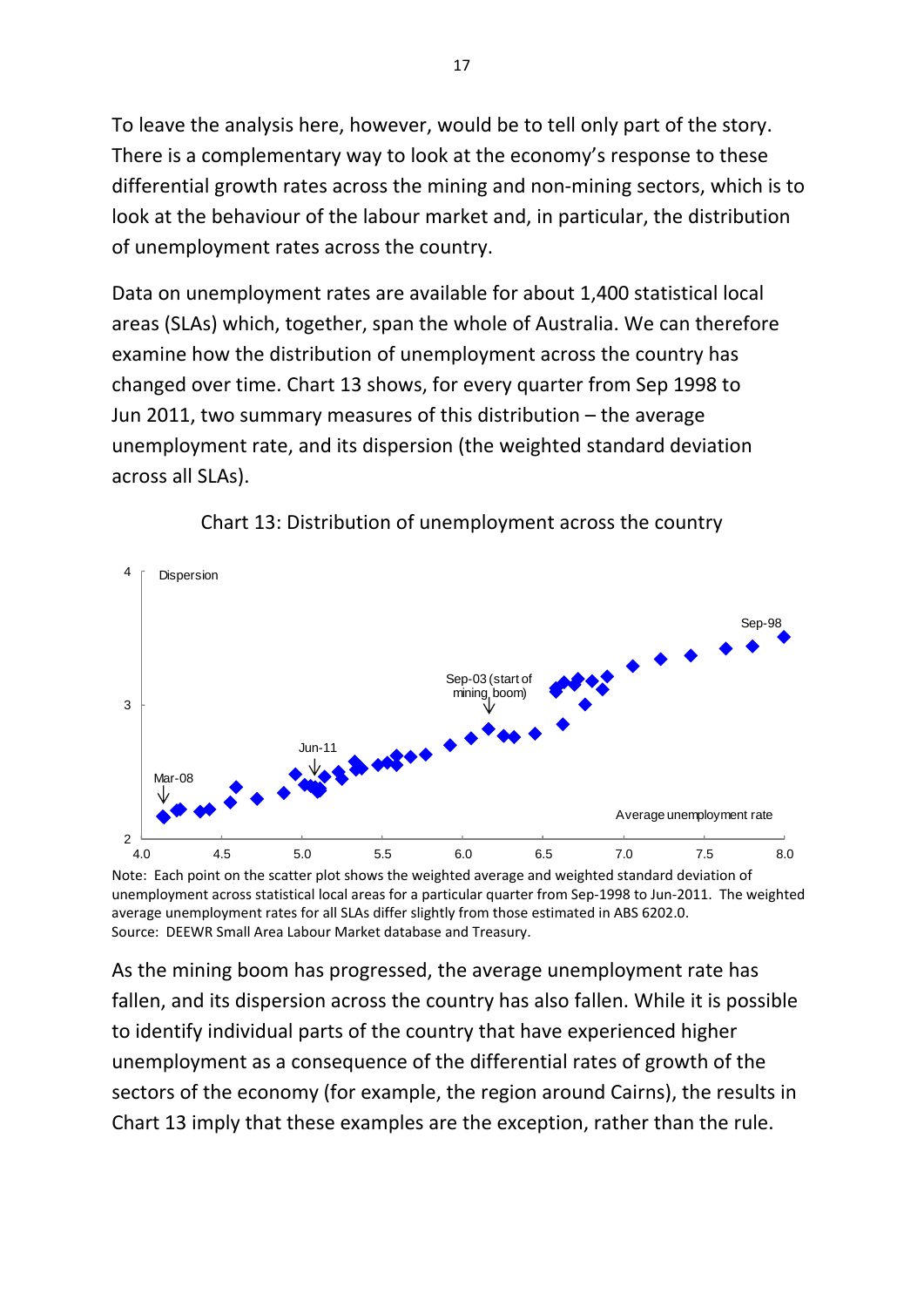We are seeing a widening gap between the growth rates of the mining (and mining‐rated) sectors and the non‐farm non‐mining sector. But thus far the economy has absorbed this significant structural change with average unemployment remaining quite close to its full‐employment rate, and the dispersion of unemployment across the country having declined to well below its level before the boom.

That is a quite impressive achievement.

## **CONCLUDING REMARKS**

Comparing macroeconomic outcomes in the current terms of trade boom with those in the 1970s provides a clear illustration of a simple proposition.

If a sizeable boom is being generated in one part of the economy, significant restraint needs to be imposed on other parts to ensure that the economy overall does not overheat.

The Federal Governments of the 1970s were in direct control of all arms of macroeconomic policy, including the value of the exchange rate. When commodity prices were rising strongly, generating boom conditions in parts of the economy, it proved extremely difficult for governments of either political persuasion to impose sufficient restraint on other parts to deliver an appropriate outcome for the economy overall.

By contrast, the current macroeconomic framework has several elements that together represent a crucial improvement on the framework of the 1970s. These elements are: a market‐determined exchange rate, a medium‐term inflation target implemented by the Reserve Bank, a medium‐term fiscal framework implemented by the Federal Government, and largely decentralised wage‐setting arrangements.

A consequence of the current framework is that when commodity prices are high, the floating exchange rate is likely to have appreciated sharply, acting as a shock absorber, and reducing the expansionary effects of the terms of trade rise on the overall economy. As a consequence, there is a smaller role for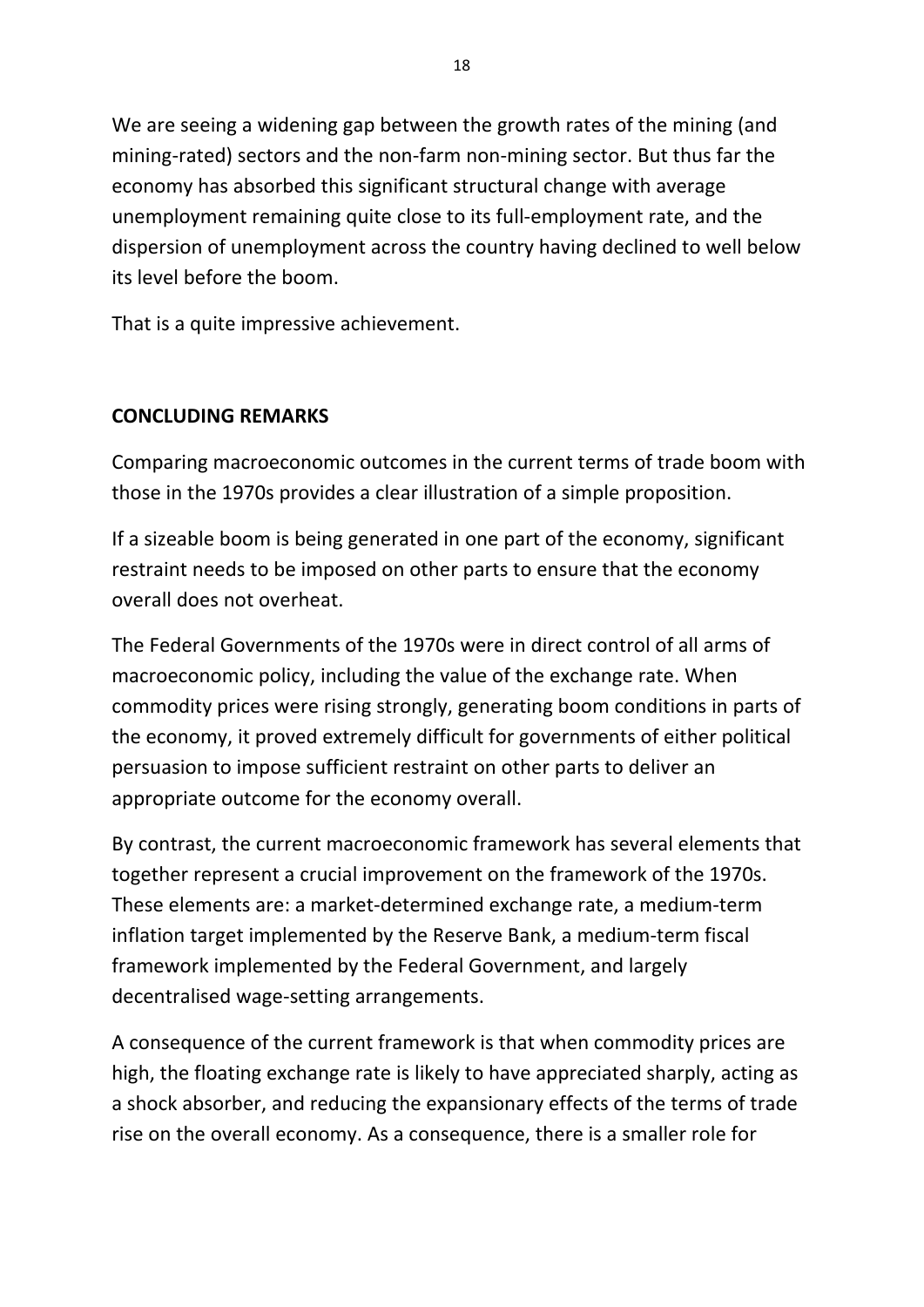'activist' macroeconomic management – simply because much of the necessary restraint is imposed by the exchange rate.

The exchange rate plays its shock‐absorber role primarily by imposing significant restraint on those parts of the traded sector, including parts of the manufacturing sector, which are not experiencing strongly rising prices for their output or are not directly exposed to the booming sectors of the economy.<sup>14</sup>

But, as is widely understood, the predominant reason why this sustained restraint is being imposed on the Australian traded sector is because of the re‐ emergence of the Asian giants, China and India, into the global economy.

Asia has for some decades been the region of the world enjoying the fastest rates of economic growth and this seems likely to continue for some considerable time to come. As well as currently generating huge and growing demand for energy and mineral commodities, this rapid economic growth is also delivering millions of people into burgeoning middle classes, in China, India and elsewhere in Asia.

In the longer term, the increasing numbers of people in the Asian middle classes, with disposable incomes to match, will generate rising demand for a range of Australian goods and services – whether they be a range of foodstuffs, Australian tourist destinations, or educational, financial and other professional services in which Australia has a proven track record. Indeed, this process is well underway.

It would be brave to venture a prediction about which Australian economic sectors ultimately will benefit most from the re-emergence of China and India into the global economy. That is an argument for maintaining, and enhancing where possible, the flexibility of the Australian economy.

But, whichever Australian economic sectors ultimately benefit most from the re-emergence of China and India, this global changing of the guard seems more like a generational change in Australia's comparative advantage than it does an

<sup>&</sup>lt;sup>14</sup> Indeed, some parts of manufacturing are experiencing long-term falls in their output prices which are also contributing, albeit gradually, to the favourable developments in the terms of trade. It remains to be seen whether manufacturing output prices will continue to fall, given the pressure for real exchange rate appreciation in China.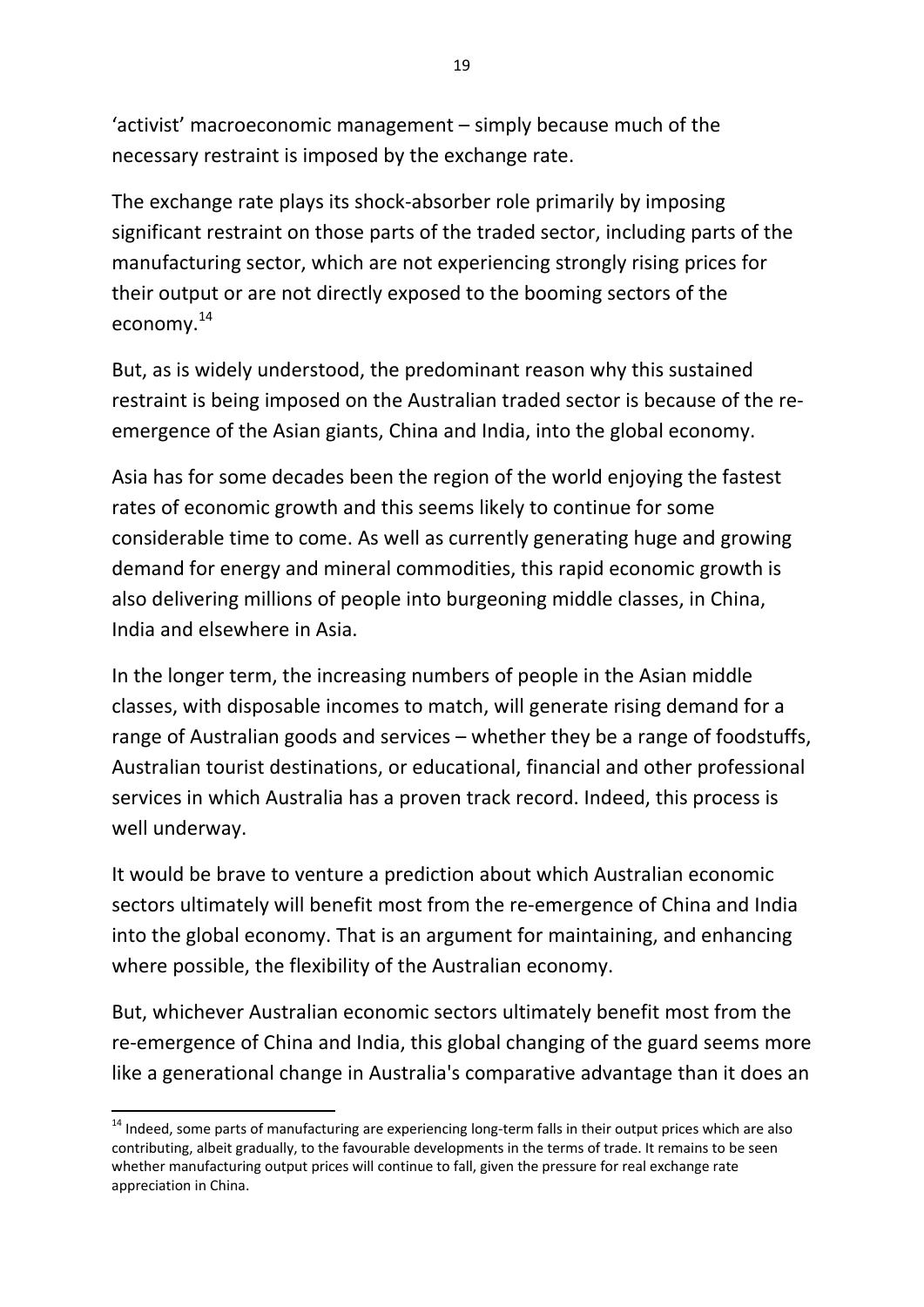example of 'Dutch disease', in which we might wish to reverse much of the structural change currently occurring in the trade‐exposed sectors of the economy, with the aim of returning Australia to something like its pre‐boom industrial structure once a short‐lived disturbance has passed.

As we have seen, the 1970s terms of trade boom ended badly – with a big rise in inflation, an economic bust during which growth in non-farm GDP briefly turned negative, as well as adverse longer‐term implications for unemployment.

This time around, the economic outcomes during the terms of trade boom have been starkly different. Inflation outcomes have remained moderate and, notwithstanding some booming sectors and regions, boom conditions in the aggregate economy are notable for their absence. Aggregate unemployment has remained close to its full-employment rate, and its dispersion across the country has fallen.

Having avoided the aggregate boom during the current terms of trade upswing, as well as its inflationary consequences, there are grounds for optimism that Australia can also avoid a subsequent bust. When the terms of trade fall at some time in the future, there will be adverse implications for some sectors of the economy. But the macroeconomic framework currently in place enhances the prospects that an end to the terms of trade boom need not derail the aggregate economy – for the same reasons that the terms of trade upswing did not do so.

The current macroeconomic framework represents a crucial improvement on that in place in the 1970s. It has helped mute the business cycle. It cannot, however, deliver us a bullet‐proof economy. Sufficiently large shocks, or macroeconomic policy mistakes, can still occur and can still generate severe macroeconomic difficulties – as the experience of the major advanced economies over the past several years amply demonstrates.

Two decades of good macroeconomic outcomes without a recession is an impressive achievement. But it should not tempt us to embrace the dubious notion that the business cycle has been consigned to the dustbin of history.